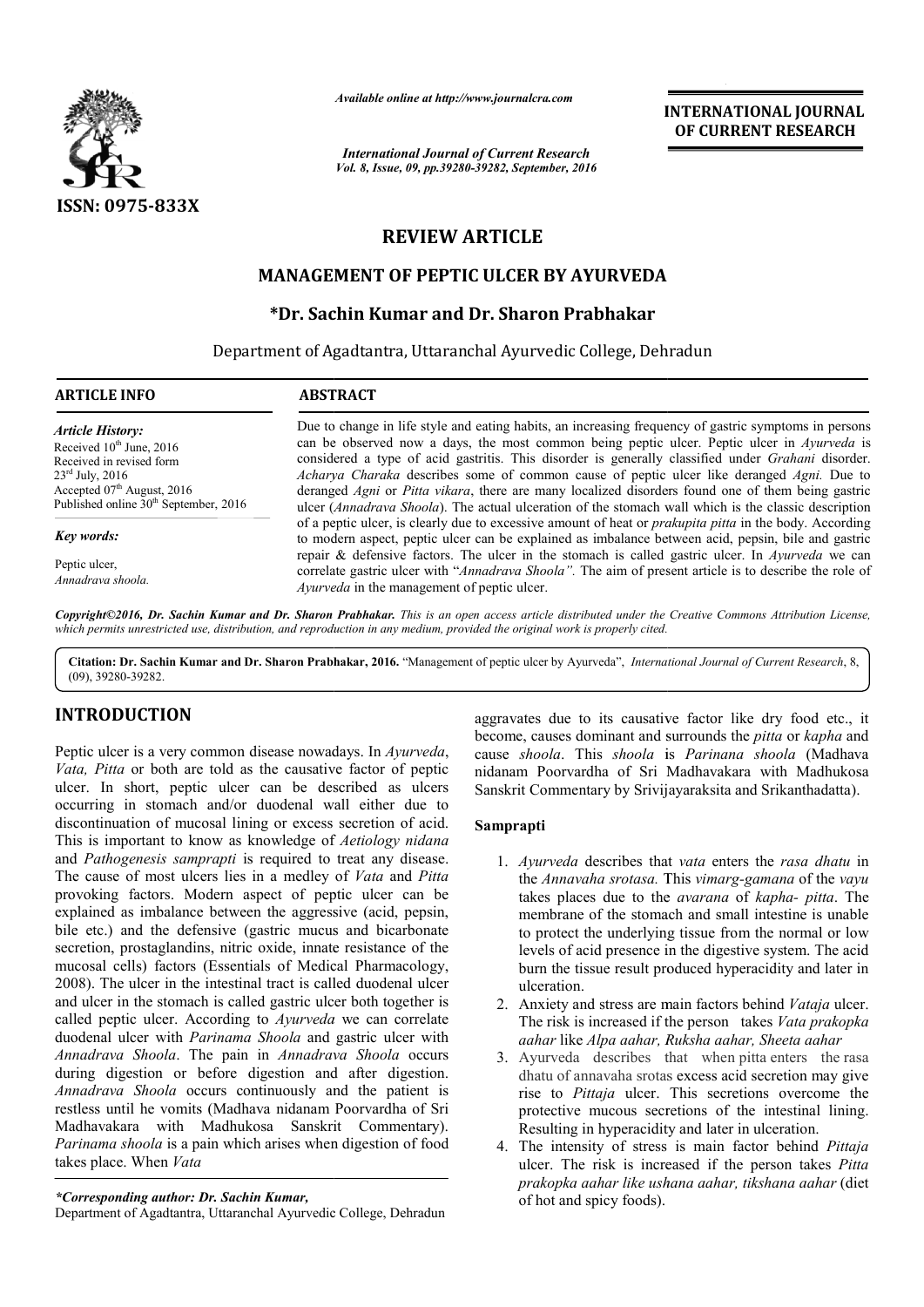# Lakshanas (signs and symptoms)

### *Annadrava shoola*

- Continuous pain
- Pain increases on taking food
- Pain is relieved after vomiting
- Precipitating factors- excessive acid production; consumption of *katu, amla, lavana* foods/ drinks; excessive alcohol intake; frequent use of NSAIDs or corticosteroids

## Parinama shoola

- *Vatika parinama shoola aadhmana, aatopa, malamutra avrodha, arati, gaatra- kampa.* This type of *shoola* subsides by the consumption of *snigdha* and *ushna* foods.
- *Paittika parunama shoola- trishna, daaha, arati, ati swedana,* increases by consumption of *katu-amlalavana* foods, decreses by *sheetopchara.*
- *Sleshmika parinama shoola- vamana, hrillasa, murchha, manda shoola,* decreases by consumption of *katu, tikta, ushna* foods.
- *Dwandaja* & *tridoshaja shoola-* mixed symptoms according to the *dosha* involved.

## Prognosis

*Anna drava shoola*- *ekdoshaja shoola: saadhya Dwidoshaja shoola: yaapya Tridoshaja shoola: asadhya Parninama shoola*- *ekdoshaja shoola: saadhya Dwidoshaja shoola: yaapya Tridoshaja shoola,* with *agni- mansa- bal kshaya: asadhya*

## Treatment

Various kinds of approaches are used to rectify this condition, since different aetiology are considered for the occurrence of peptic ulcer like; over production of gastric acid, sluggish secretion of protective gastric mucous etc. These reasons contribute to hyperacidity symptoms or consequent corrosion of the gastric mucosa. *Vattika* ulcers are healed by rebuilding the gastric mucous. Adopting an oily diet is helpful. *Rasa dhatu poshana* also leads to hydration and reconstruction of gastric mucosa. *Paittika* ulcer can be eradicated by reducing acid secretions and promoting secretion of gastric mucosa. A *sheeta, madhura* diet helps achieving these targets. By avoiding *katu, ushna* food, acid secretion is controlled which causes lesser damage to the gastric lining. Associated *rakta srava* can be managed by haemostatic drugs which are *kashaya, sheeta* like *praval pishti.* Such a patient should also be encouraged to avoid habits or lifestyle which increases *pitta*  secretion like smoking, getting angry etc. Most of the cases of ulcers are caused by a combination of *vata* and *pitta.*  Therefore, using drugs which prove beneficial in both are helpful. Below are few of the examples:

 *Shatavari*: *Asparagus racemosus*, is a climbing plant which grows in low jungles areas throughout India. This sweet and bitter herb is particularly balance *Pitta Dosha. Asparagus racemosus* is mentioned in various ancient literatures for the treatment of gastric ulcers, as

galactogogue, and also the stabilization of female hormones. The ulcer-protective effect of the methanolic extract from the fresh roots of the *Shatavari* extract has been studied in different animal models. It helped protect mucosal lining of the stomach, by increasing mucus secretion and at the same time keeping the production of acid and Pepsin (an enzyme secreted by the stomach linings) stable. Also roots of *Asparagus racemosus* showed considerable in-vitro antibacterial properties comparable with chloramphenicol (a strong antibiotic). *Helicobacter pylori* is a bacteria known to cause gastric ulcers and GERD. *Shatavari* helps combat that. Considering all these properties it make perfect sense to use *Shatavari* for gastric ulcers.

- *Yashtimadhu:* Also called *Glycirrhiza glabra*, this drug has a sweet tasting glycyrrhizin which reduces gastric acid secretion and inhibits formation of peptic ulcers. Glycyrrhizin is a gastroprotective and it increases the rate of mucus secretion by the gastric mucosa. Glycyrrhizin is also responsible for the demulcent, expectorant and antitussive properties of *Yashtimadhu*. *Yashtimadhu* is beneficial in treating acid and is beneficial in reducing inflammation in the body. *Yashtimadhu* treats ulcers by accelerating mucin excretion by increasing the synthesis of glycoprotein at the gastric mucosa, prolonging the life of the epithelial cells and by its antipepsin activity. It is also beneficial in the management of aphthous ulcers or mouth sores. Paste of *Yastimadhu* and *Tila* mixed with oil is used for healing of wound (Vrinda madhava).
- *Trapusa:* Locally known as *balam- kheera, Cucumis sativum* Linn. is said to show anti- ulcer activity. It reduces inflammation, thereby speeding up the healing of the ulcer. Its seeds are potent *rakta- pitta vikara nashaka* (Bhavprakasa Nighantu *et al*., 2010). It reduces gastric acid volume in the stomach. It also has some anti- oxidant property (Gill *et al*., 2008).
- *Kushmanda:* Also called as *Benincasa hispida* Thunb., its fruit has significant ulcer reducing action (Gill *et al*., 2011). Its fruit juice is *pittashamaka, raktapitta prashmana* and *rakta samgrahaka.* These properties help to check the gastric secretion and provide relief in ulcers (Bhavprakasa Nighantu *et al*., 2010).
- *Indravaruni: Citrullus colosynthis* Schrad. is said to possess antioxidant activity which helps in healing ulcers faster by reducing free radical damage (Gill *et al*.,). Its fruit pulp is bitter and strong purgative which by rule, reduces *pitta.*
- *Karvellaka:* Fruits of *Momordica charantia,* are *pittashamaka* and *krimighna.* It is also seen that in the dose of 200-400mg/kg body weight is said to have shown gastric ulcers (Rao *et al*., 2011).
- *Amalaki: Emblica officinalis* Gaertn.*,* is a potent acidity regulator. It is a *rasayana, rakta- pittahara, sheetala, amlapitta nashaka, parinama shoolahara* (Bhavprakasa Nighantu *et al*., 2010) These properties regulate reconstruction of tissues by reducing damage. It is *madhura vipaka* which pacifies *pitta.*

## Conclusion

Most common cause of ulcers according to *Ayurvedic* aspect is *vata* and *pitta* or both together. So to treat the ulcer we need the drugs which pacify both *vata* and *pitta* or drugs which are *Shita* in *Virya* and *Madhura* in *Vipaka*. Both *Shatavari* and